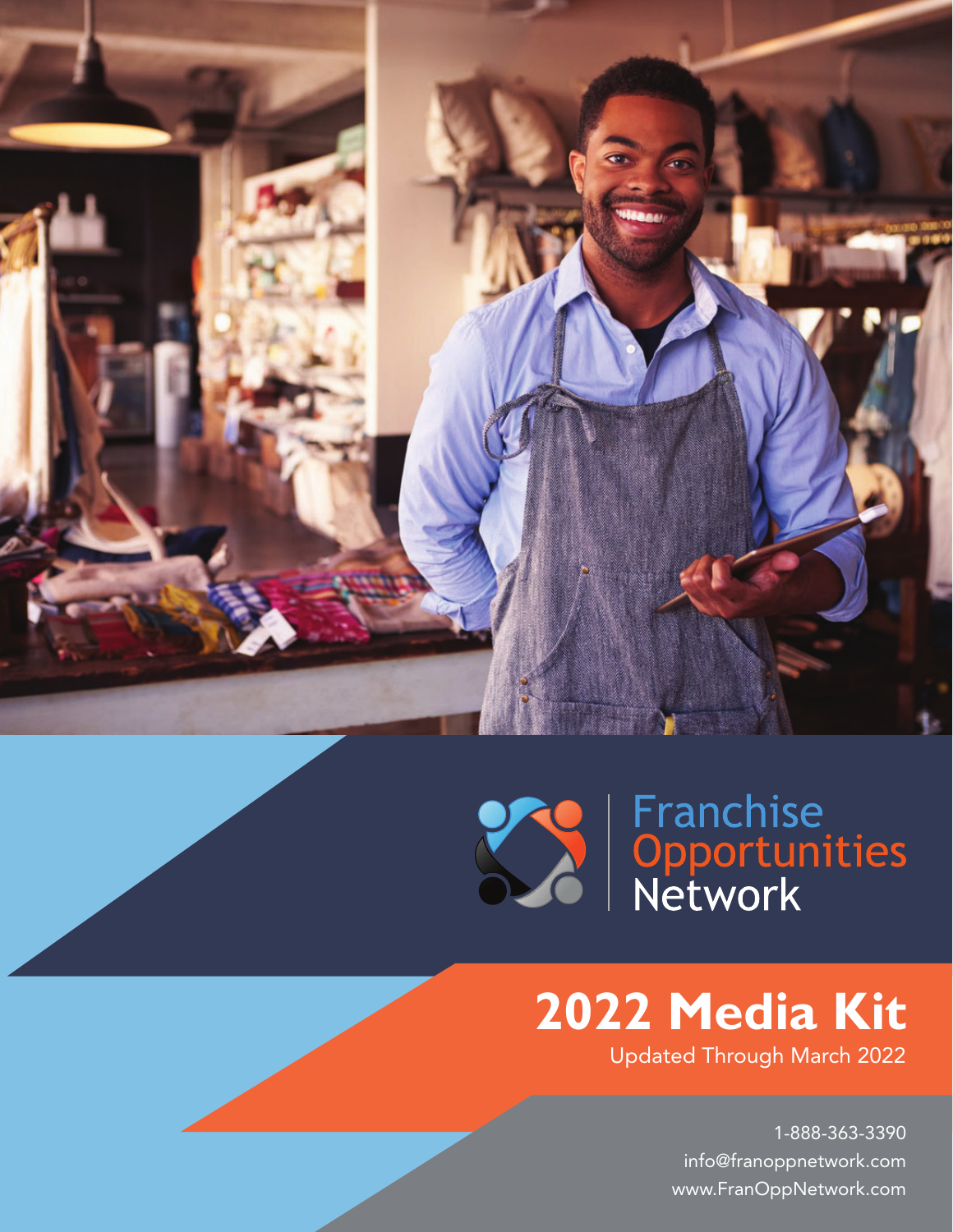

# Franchise Opportunities Network

is the #1 source for entrepreneurs looking to buy their own franchise.



23 Years of Experience in Online Lead Generation for Franchisors. Serving the Franchise Industry since 1999.

### **Four Beautiful, Responsive Sites**





**FranchiseOpportunities.com BusinessBroker.net**







franchise lead generation portal  $\mathbf{1}$ #

# $\text{TOP RAM}\left[\begin{array}{c} \left(\begin{array}{cc} \#1 \end{array}\right) & \text{Franchise Ad Portals are the Top} \end{array}\right]$  Digital Franchise Sales Producers

Franchise Benchmark Industry Report \* Data from 2018 Franchise Leadership Development<br>Conference - October 2018, Atlanta, GA Conference - October 2018, Atlanta, GA

# **+**

**Trusted by a wide variety of franchise brands**

**Brusters Real Ice Cream • Minuteman Press Farmers Real Ice Cream • Minuteman Property Real Line Cream • Minuteman Property Consumers Insurance • Mr. Handyman<br>Budget Blinds • Mathnasium** 

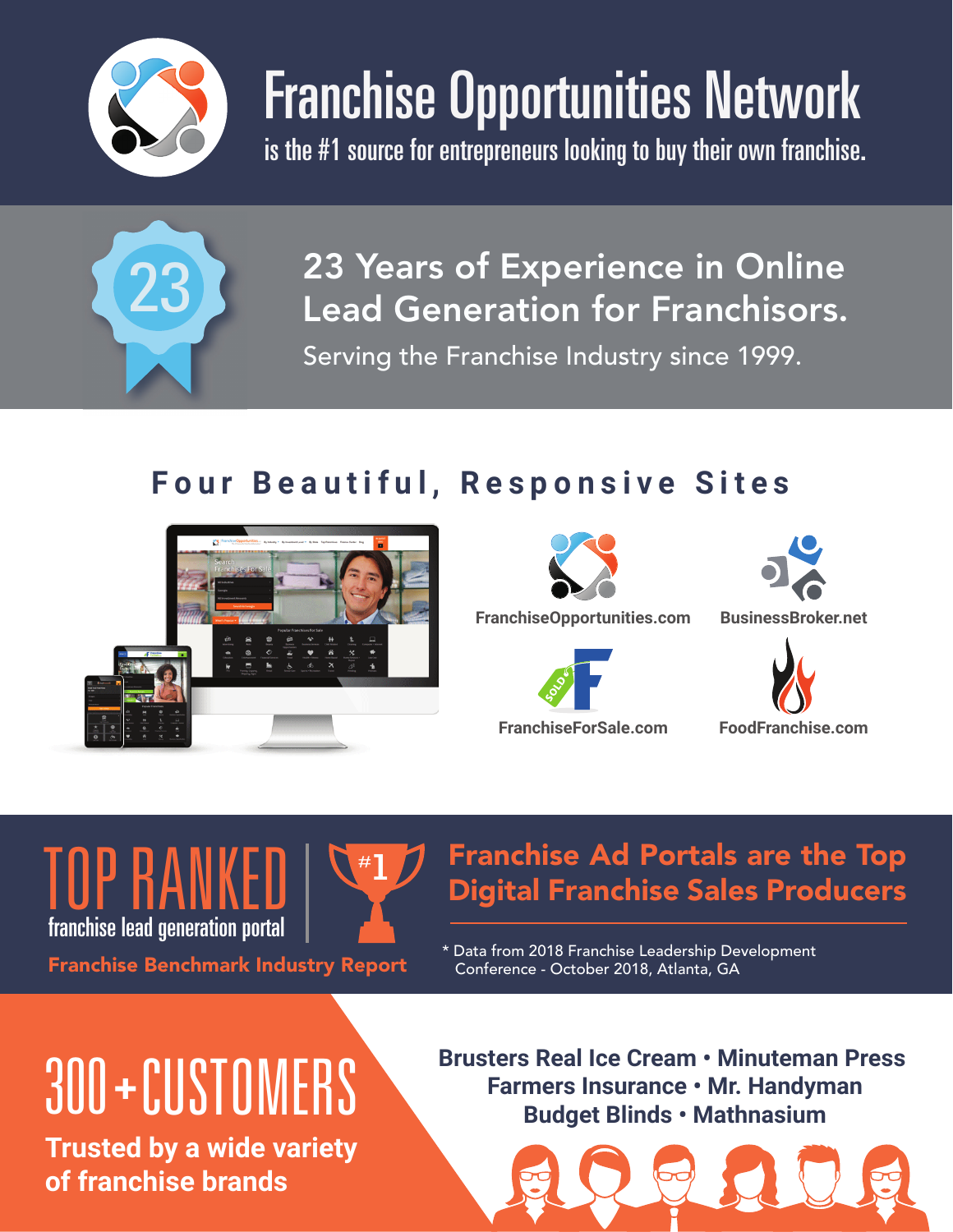

FON has a dedicated paid search marketing specialist who ensures our sites are highly visible on Google, Bing, Yahoo!, and Facebook.

**Social Media Stats**

- FACEBOOK: 24,142 Followers
- INSTAGRAM: 10,464 Followers  $\left[ \text{o} \right]$
- TWITTER: 3,427 Followers

**January - March 2022**

46,115 **Prospects Delivered to Our Clients**



#### **Capturing the Boom in Mobile**





## FIND GREAT BUYERS **for your Franchise** *Resale* **Locations**





advertise in all cities, counties & states **great reach & geographic targeting**

- **FILE OVER 260,000** Visitors per Month
- **23,000+** businesses & franchises for sale
- **GREAT** search rankings Google | bing  $\ddot{\bullet}$